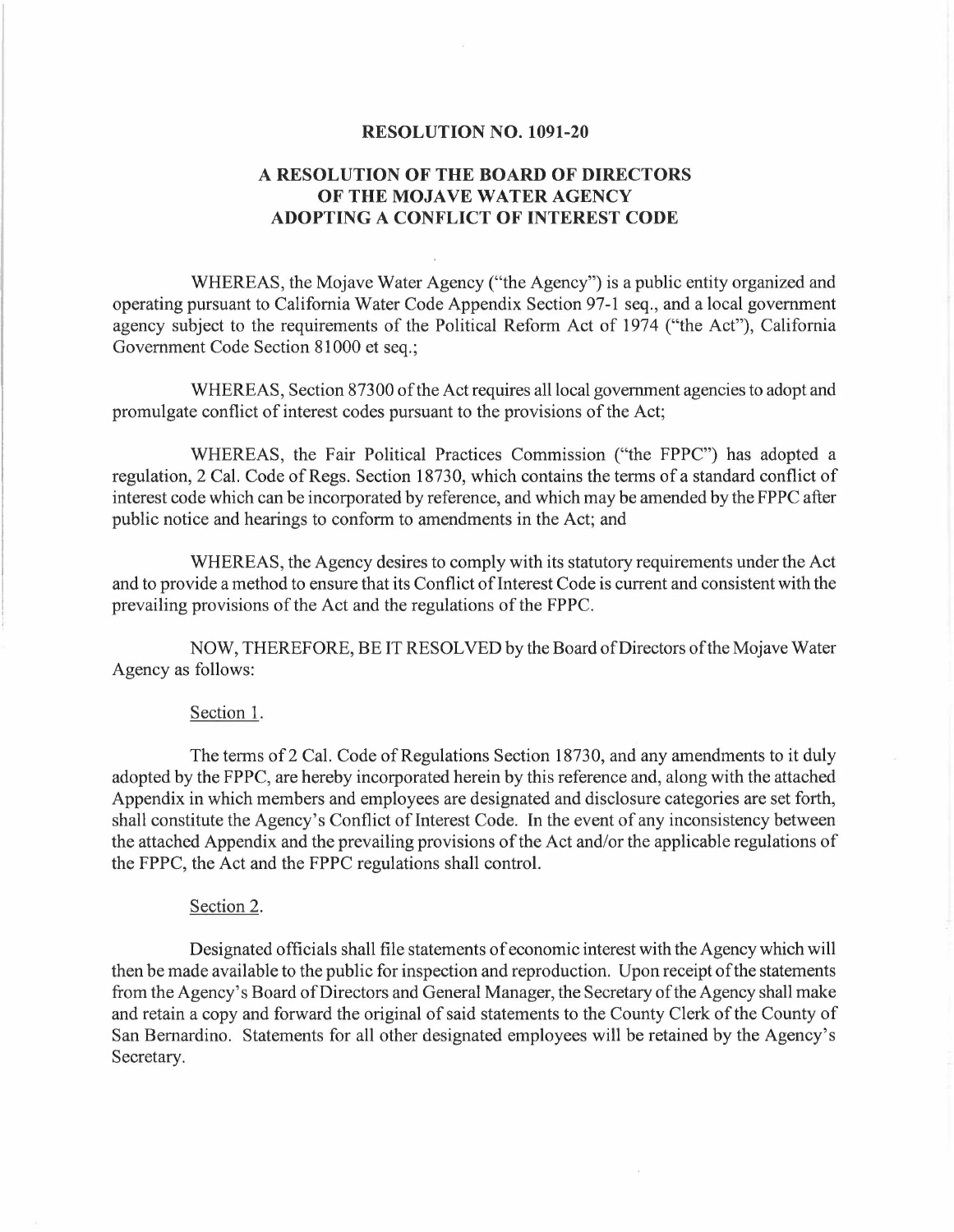# Section 3.

This Resolution supersedes Resolution No. 1057-18 adopted by the Agency's Board of Directors on September 13, 2018, and shall take effect immediately upon its adoption.

ADOPTED this 10<sup>th</sup> day of September, 2020.

 $\mathcal G$ AYES:  $\mathscr{L}$ NOES:  $\mathcal{B}$ ABSTAIN: ABSENT:  $\overline{1}$ 

President, Board of Directors Thurston Smith

ATTEST: WITTAY

Jeanette Hayhurst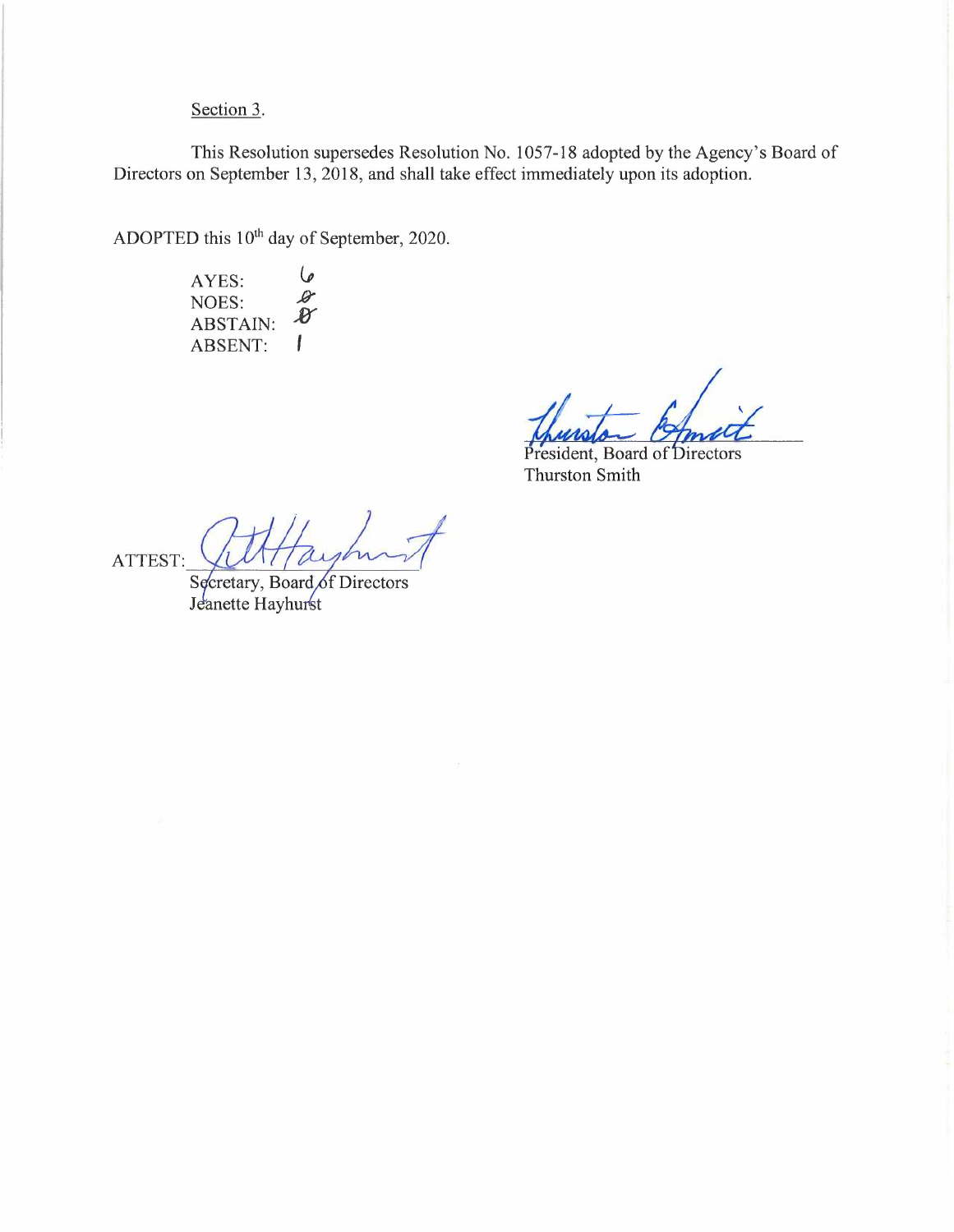## **APPENDIX**

## **CONFLICT OF INTEREST AND DISCLOSURE CODE**

The Mojave Water Agency ("Agency") in the County of San Bernardino hereby adopts this Conflict of Interest and Disclosure Code ("Code").

#### **SECTION 100. Definitions.**

The definitions contained in the Political Reform Act of 1974, California Government Code Section 81000 et seq. ("the Act"), the regulations of the Fair Political Practices Commission adopted in connection therewith, 2 Cal. Code of Regs. Section 18110 et seq. ("the Regulations"), and any amendments to the Act or Regulations, are incorporated herein by this reference and this Code shall be interpreted in a manner consistent with the Act and the Regulations.

#### **SECTION 200. Designated Employees, Directors, and Consultants.**

The persons holding positions listed in Exhibit "B" are designated employees, directors, and consultants. It has been determined that these persons make or participate in the making of decisions which may foreseeably have a material effect on economic interests.

#### **SECTION 300. Disclosure Categories.**

This Code does not establish any disclosure obligation for those designated employees who are also specified in Government Code Section 87200 if they are designated in this Code in that same capacity or if the geographical jurisdiction of this Agency is the same as or is wholly included within the jurisdiction in which those persons must report their economic interests pursuant to Article 2 of Chapter 7 of the Act, Government Code Section 87200 et seq.

In addition, this Code does not establish any disclosure obligation for any designated employees who are designated in a conflict of interest code for another agency, if all of the following apply:

- **A.** The geographical jurisdiction of this Agency is the same as or is wholly included within the jurisdiction of the other agency;
- **B.** The disclosure assigned in the code of the other agency is the same as that required under Article 2 of Chapter 7 of the Act, Government Code Section 87200; and
- **C.** The filing officer is the same for both agencies.

Such persons are covered by this Code for disqualification purposes only. With respect to all other designated employees, the disclosure categories set forth in Exhibit "A" specify which kinds of economic interests are reportable. Such a designated employee shall disclose in his or her statement of economic interests those economic interests he or she has which are of the kind described in the disclosure categories to which he or she is assigned in Exhibit "B." It has been determined that the economic interests set forth in a designated employee's disclosure categories are the kinds of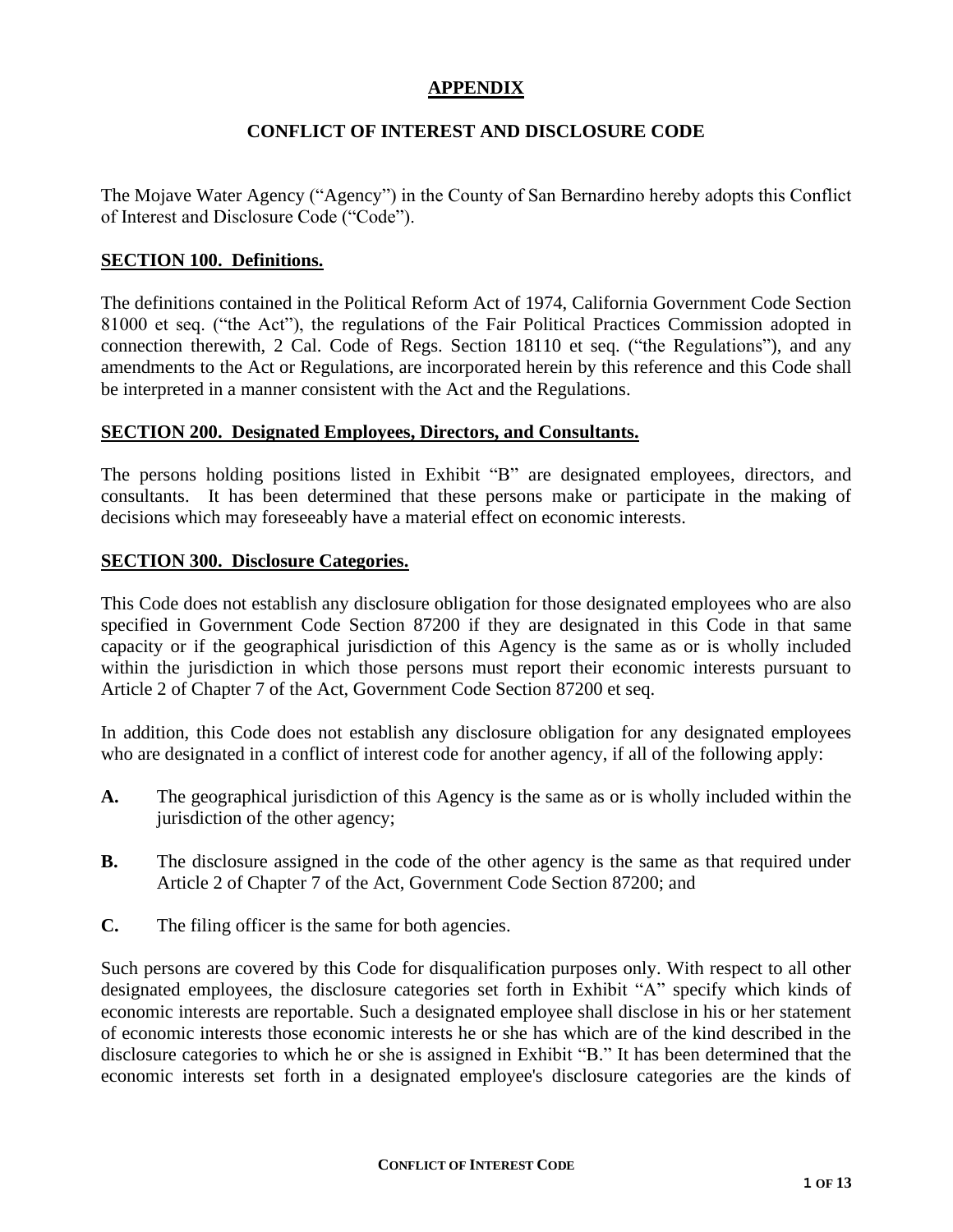economic interests which he or she foreseeably can affect materially through the conduct of his or her office.

## **SECTION 400. Statements of Economic Interests: Place of Filing.**

The Code reviewing body shall instruct all designated employees within its Code to file statements of economic interests with the Agency or with the Code reviewing body, as provided by the Code reviewing body in the Agency's Code.

## **SECTION 500. Statements of Economic Interests: Time of Filing.**

- **A. Initial Statements.** All designated employees employed by the Agency on the effective date of this Code, as originally adopted, promulgated and approved by the Code reviewing body, shall file statements within 30 days after the effective date of this Code. Thereafter, each person already in a position when it is designated by an amendment to this Code shall file an initial statement within 30 days after the effective date of the amendment.
- **B. Assuming Office Statements.** All persons assuming designated positions after the effective date of this Code shall file statements within 30 days after assuming the designated positions, or if subject to State Senate confirmation, 30 days after being nominated or appointed.
- **C. Annual Statements.** All designated employees shall file statements no later than April 1.
- **D. Leaving Office Statements.** All persons who leave designated positions shall file statements within 30 days after leaving office.

#### **SECTION 550. Statements for Persons Who Resign Prior to Assuming Office.**

Any person who resigns within 12 months of initial appointment, or within 30 days of the date of notice provided by the filing officer to file an assuming office statement, is not deemed to have assumed office or left office, provided he or she did not make or participate in the making of, or use his or her position to influence any decision and did not receive or become entitled to receive any form of payment as a result of his or her appointment. Such persons shall not file either an assuming or leaving office statement.

- **A.** Any person who resigns a position within 30 days of the date of a notice from the filing officer shall do both of the following:
	- (1) File a written resignation with the appointing power; and
	- (2) File a written statement with the filing officer declaring under penalty of perjury that during the period between appointment and resignation he or she did not make, participate in the making, or use the position to influence any decision of the Agency or receive, or become entitled to receive, any form of payment by virtue of being appointed to the position.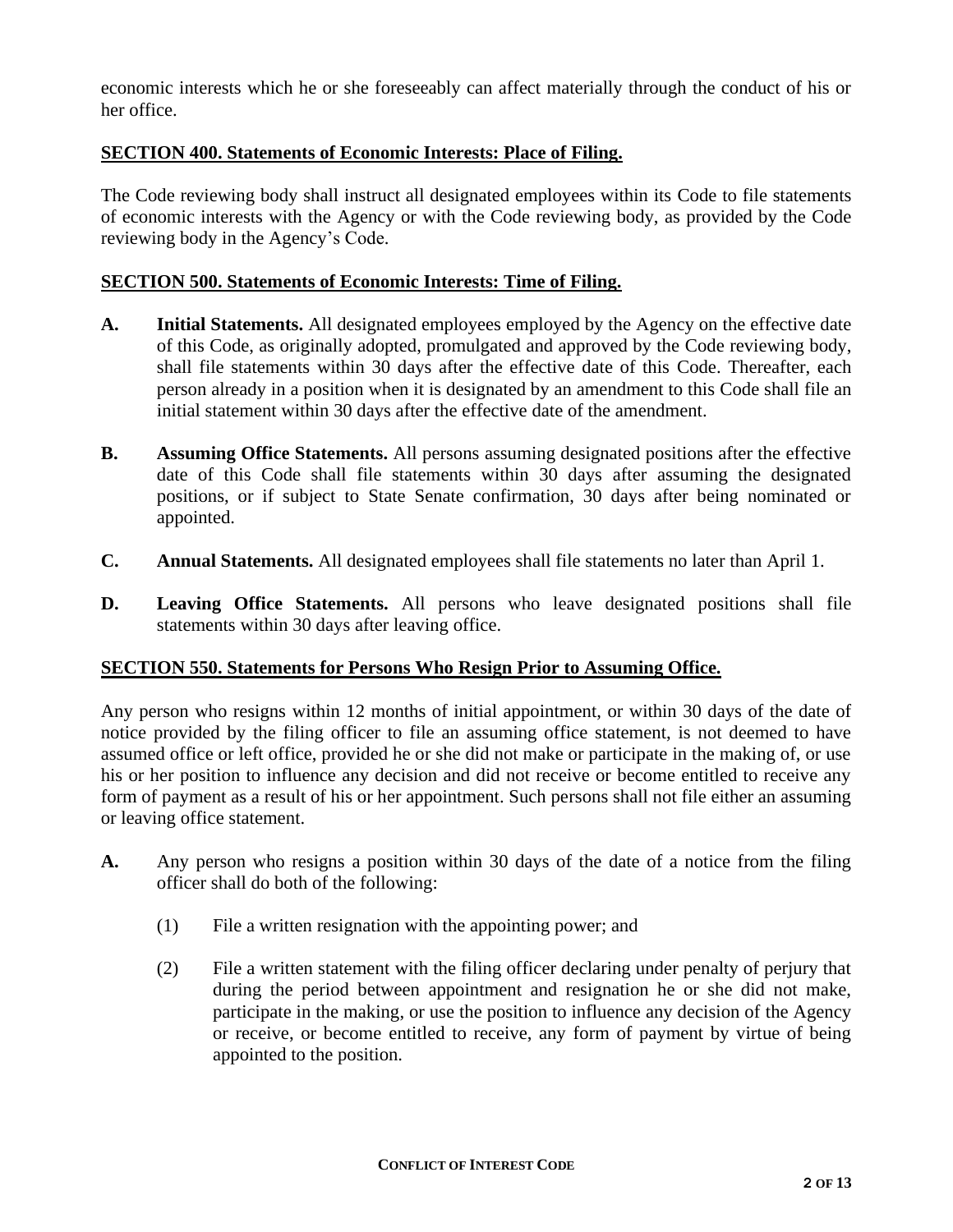## **SECTION 600. Contents of and Period Covered by Statements of Economic Interests.**

**A. Contents of Initial Statements.** Initial statements shall disclose any reportable investments, interests in real property and business positions held on the effective date of the Code and income received during the 12 months prior to the effective date of the Code.

**B. Contents of Assuming Office Statements.** Assuming office statements shall disclose any reportable investments, interests in real property and business positions held on the date of assuming office or, if subject to State Senate confirmation or appointment, on the date of nomination, and income received during the 12 months prior to the date of assuming office or the date of being appointed or nominated, respectively.

**C. Contents of Annual Statements.** Annual statements shall disclose any reportable investments, interests in real property, income and business positions held or received during the previous calendar year provided, however, that the period covered by an employee's first annual statement shall begin on the effective date of the Code or the date of assuming office whichever is later, or for a board or commission member subject to Government Code Section 87302.6, the day after the closing date of the most recent statement filed by the member pursuant to Section 18754 of the Regulations.

**D. Contents of Leaving Office Statements.** Leaving office statements shall disclose reportable investments, interests in real property, income and business positions held or received during the period between the closing date of the last statement filed and the date of leaving office.

#### **SECTION 700. Manner of Reporting.**

Statements of economic interests shall be made on forms prescribed by the Fair Political Practices Commission and supplied by the Agency, and shall contain the following information:

**A. Investment and Real Property Disclosure.** When an investment or an interest in real property is required to be reported, the statement shall contain the following:

- (1) A statement of the nature of the investment or interest;
- (2) The name of the business entity in which each investment is held, and a general description of the business activity in which the business entity is engaged;
- (3) The address or other precise location of the real property;
- (4) A statement whether the fair market value of the investment or interest in real property equals or exceeds two thousand dollars (\$2,000), exceeds ten thousand dollars (\$10,000), exceeds one hundred thousand dollars (\$100,000), or exceeds one million dollars (\$1,000,000).
- **B. Personal Income Disclosure.** When personal income is required to be reported, the statement shall contain: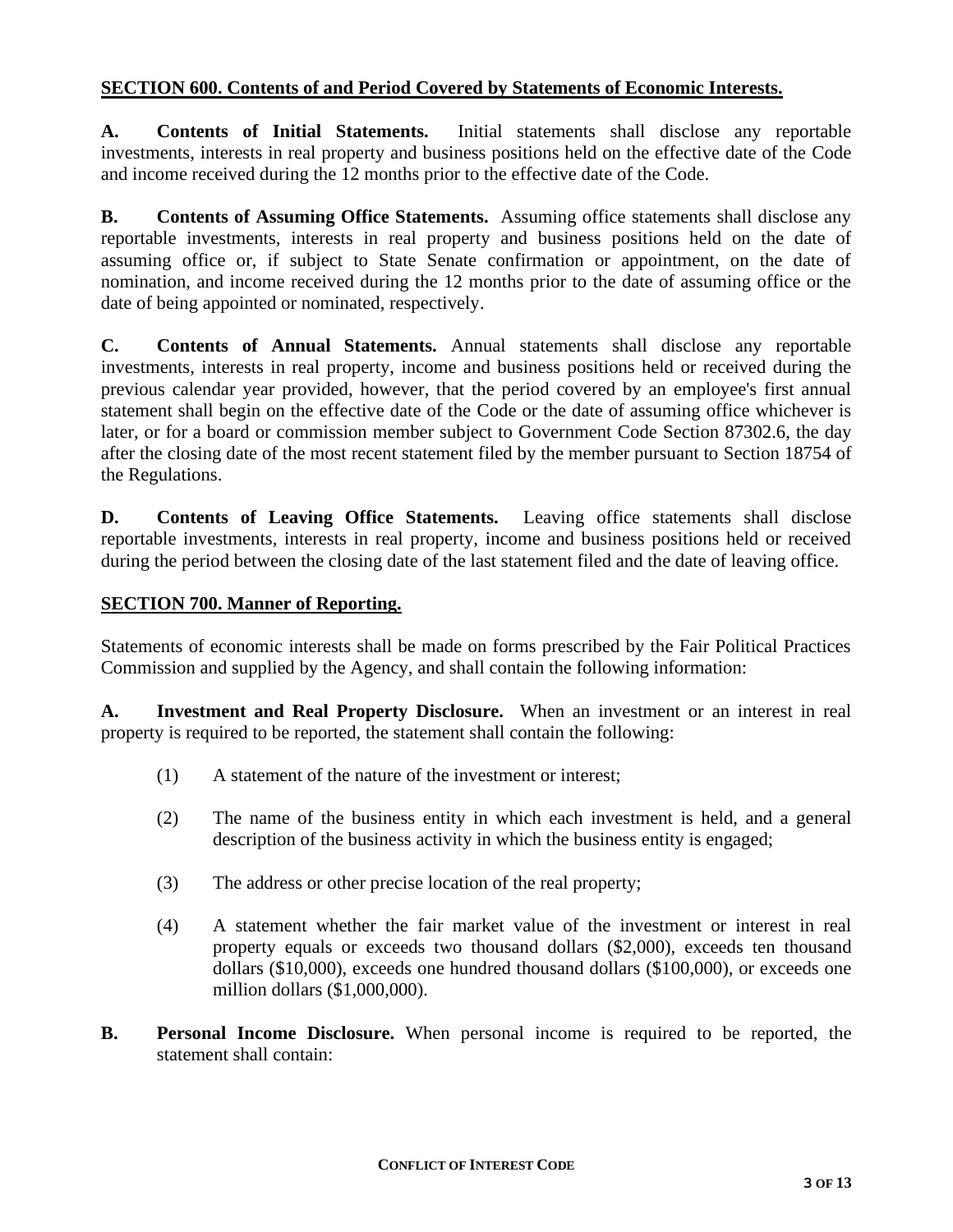- (1) The name and address of each source of income aggregating five hundred dollars (\$500) or more in value, or fifty dollars (\$50) or more in value if the income was a gift, and a general description of the business activity, if any, of each source;
- (2) A statement whether the aggregate value of income from each source, or in the case of a loan, the highest amount owed to each source, was one thousand dollars (\$1,000) or less, greater than one thousand dollars (\$1,000), greater than ten thousand dollars (\$10,000), or greater than one hundred thousand dollars (\$100,000);
- (3) A description of the consideration, if any, for which the income was received;
- (4) In the case of a gift, the name, address and business activity of the donor and any intermediary through which the gift was made; a description of the gift; the amount or value of the gift; and the date on which the gift was received;
- (5) In the case of a loan, the annual interest rate and the security, if any, given for the loan and the term of the loan.
- **C. Business Entity Income Disclosure.** When income of a business entity, including income of a sole proprietorship, is required to be reported, the statement shall contain:
	- (1) The name, address, and a general description of the business activity of the business entity;
	- (2) The name of every person from whom the business entity received payments if the filer's pro rata share of gross receipts from such person was equal to or greater than ten thousand dollars (\$10,000).

**D. Business Position Disclosure.** When business positions are required to be reported, a designated employee shall list the name and address of each business entity in which he or she is a director, officer, partner, trustee, employee, or in which he or she holds any position of management, a description of the business activity in which the business entity is engaged, and the designated employee's position with the business entity.

**E. Acquisition or Disposal During Reporting Period.** In the case of an annual or leaving office statement, if an investment or an interest in real property was partially or wholly acquired or disposed of during the period covered by the statement, the statement shall contain the date of acquisition or disposal.

## **SECTION 800. Prohibition on Receipt of Honoraria.**

No member of the Agency shall accept any honorarium from any source, if the member or employee would be required to report the receipt of income or gifts from that source on his or her statement of economic interests. This section shall not apply to any part-time member of the governing board of any public institution of higher education, unless the member is also an elected official. Subdivisions (a), (b), and (c) of Government Code Section 89501 shall apply to the prohibitions in this section. This section shall not limit or prohibit payments, advances, or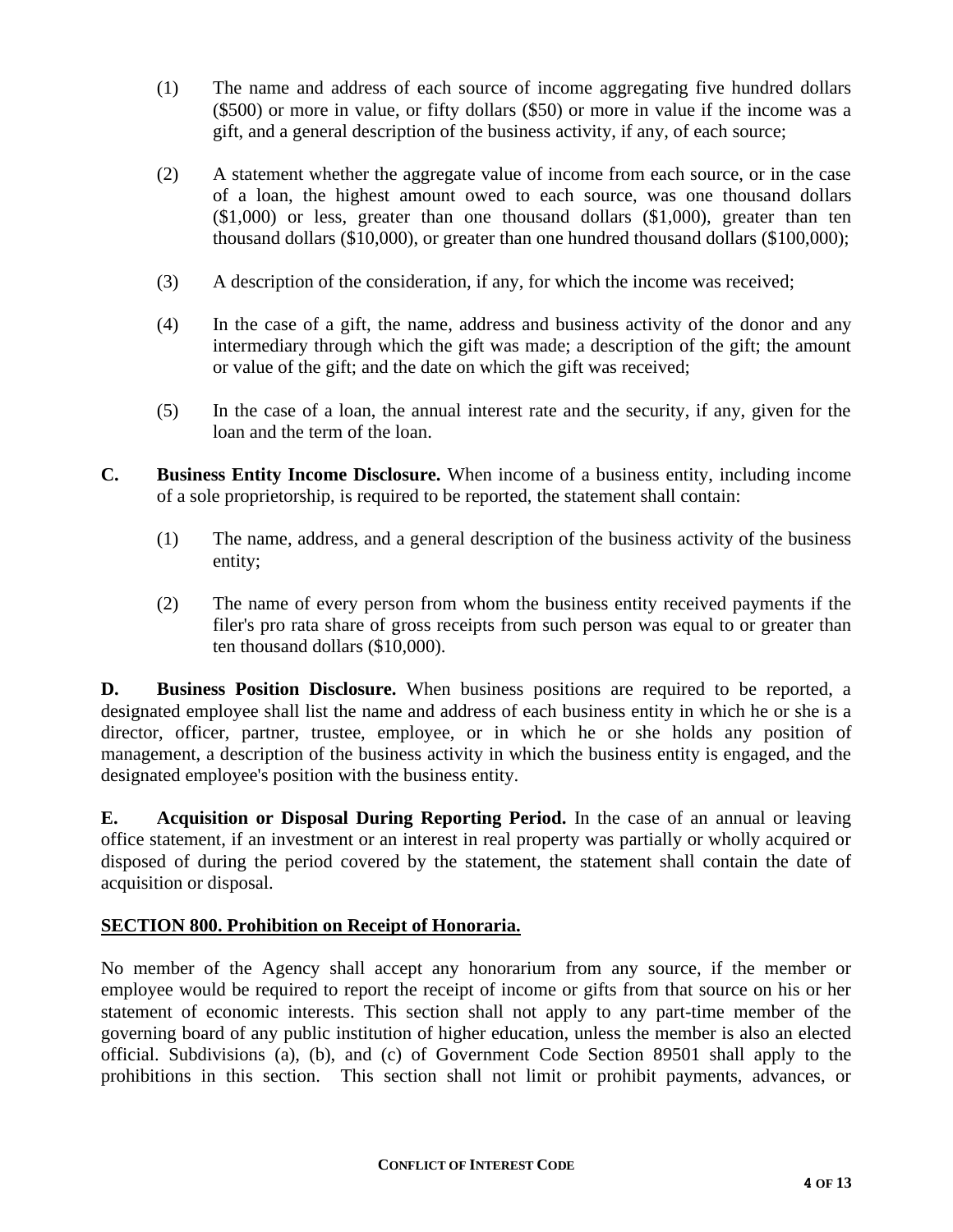reimbursements for travel and related lodging and subsistence authorized by Government Code Section 89506.

## **SECTION 810. Prohibition on Receipt of Gifts in Excess of \$500.**

No member of the Agency shall accept gifts with a total value of more than \$500 in a calendar year from any single source, if the member or employee would be required to report the receipt of income or gifts from that source on his or her statement of economic interests. This section shall not apply to any part-time member of the governing board of any public institution of higher education, unless the member is also an elected official. Subdivisions (e), (f), and (g) of Government Code Section 89503 shall apply to the prohibitions in this section.

## **SECTION 820. Loans to Public Officials.**

- **A.** No elected officer of the Agency shall, from the date of his or her election to office through the date that he or she vacates office, receive a personal loan from any officer, employee, member, or consultant of the Agency in which the elected officer holds office or over which the Agency has direction and control.
- **B.** No public official who is exempt from the state civil service system pursuant to subdivisions (c), (d), (e), (f), and (g) of Section 4 of Article VII of the Constitution shall, while he or she holds office, receive a personal loan from any officer, employee, member, or consultant of the Agency in which the public official holds office or any state or local government agency over which the Agency has direction and control. This subdivision shall not apply to loans made to a public official whose duties are solely secretarial, clerical, or manual.
- **C.** No elected officer of the Agency shall, from the date of his or her election to office through the date that he or she vacates office, receive a personal loan from any person who has a contract with the Agency or any state or local government agency or over which the Agency has direction and control. This subdivision shall not apply to loans made by banks or other financial institutions or to any indebtedness created as part of a retail installment or credit card transaction, if the loan is made or the indebtedness created in the lender's regular course of business on terms available to members of the public without regard to the elected officer's official status.
- **D.** No public official who is exempt from the state civil service system pursuant to subdivisions (c), (d), (e), (f), and (g) of Section 4 of Article VII of the Constitution shall, while he or she holds office, receive a personal loan from any person who has a contract with the Agency or any state or local government agency over which the Agency has direction and control. This subdivision shall not apply to loans made by banks or other financial institutions or to any indebtedness created as part of a retail installment or credit card transaction, if the loan is made or the indebtedness created in the lender's regular course of business on terms available to members of the public without regard to the elected officer's official status. This subdivision shall not apply to loans made to a public official whose duties are solely secretarial, clerical, or manual.
- **E.** This section shall not apply to the following: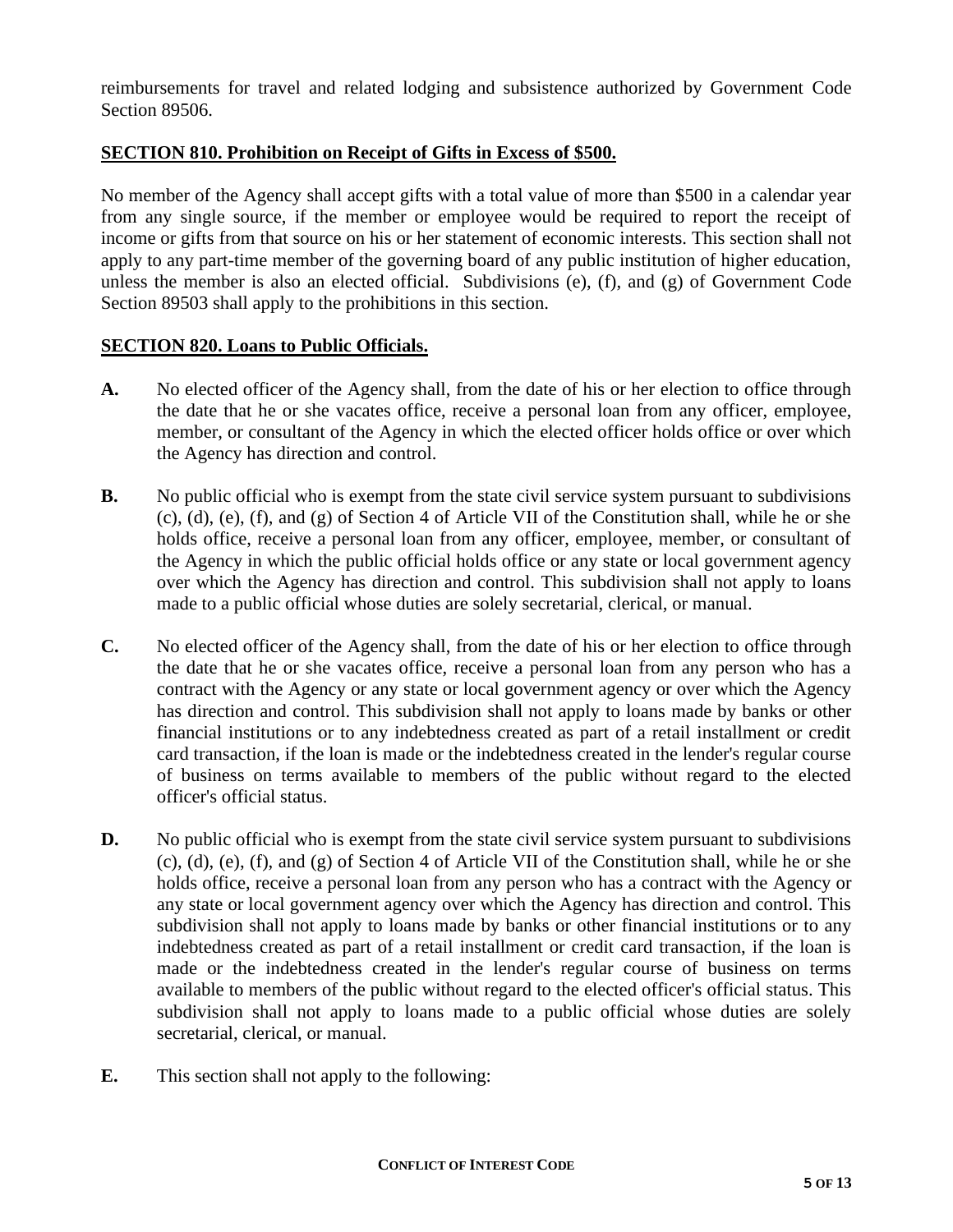- (1) Loans made to the campaign committee of an elected officer or candidate for elective office.
- (2) Loans made by a public official's spouse, child, parent, grandparent, grandchild, brother, sister, parent-in-law, brother-in-law, sister-in-law, nephew, niece, aunt, uncle, or first cousin, or the spouse of any such persons, provided that the person making the loan is not acting as an agent or intermediary for any person not otherwise exempted under this section.
- (3) Loans from a person which, in the aggregate, do not exceed five hundred dollars (\$500) at any given time.
- (4) Loans made, or offered in writing, before January 1, 1998.

## **SECTION 830. Loan Terms.**

- **A.** Except as set forth in subdivision B, no elected officer of the Agency shall, from the date of his or her election to office through the date he or she vacates office, receive a personal loan of five hundred dollars (\$500) or more, except when the loan is in writing and clearly states the terms of the loan, including the parties to the loan agreement, date of the loan, amount of the loan, term of the loan, date or dates when payments shall be due on the loan and the amount of the payments, and the rate of interest paid on the loan.
- **B.** This section shall not apply to the following types of loans:
	- (1) Loans made to the campaign committee of the elected officer.
	- (2) Loans made to the elected officer by his or her spouse, child, parent, grandparent, grandchild, brother, sister, parent-in-law, brother-in-law, sister-in-law, nephew, niece, aunt, uncle, or first cousin, or the spouse of any such person, provided that the person making the loan is not acting as an agent or intermediary for any, person not otherwise exempted under this section.
	- (3) Loans made, or offered in writing, before January 1, 1998.
- **C.** Nothing in this section shall exempt any person from any other provision of Title 9 of the Government Code.

#### **SECTION 840. Personal Loans.**

**A.** Except as set forth in subdivision B, a personal loan received by any designated employee shall become a gift to the designated employee for the purposes of this section in the following circumstances:

(1) If the loan has a defined date or dates for repayment, when the statute of limitations for filing an action for default has expired.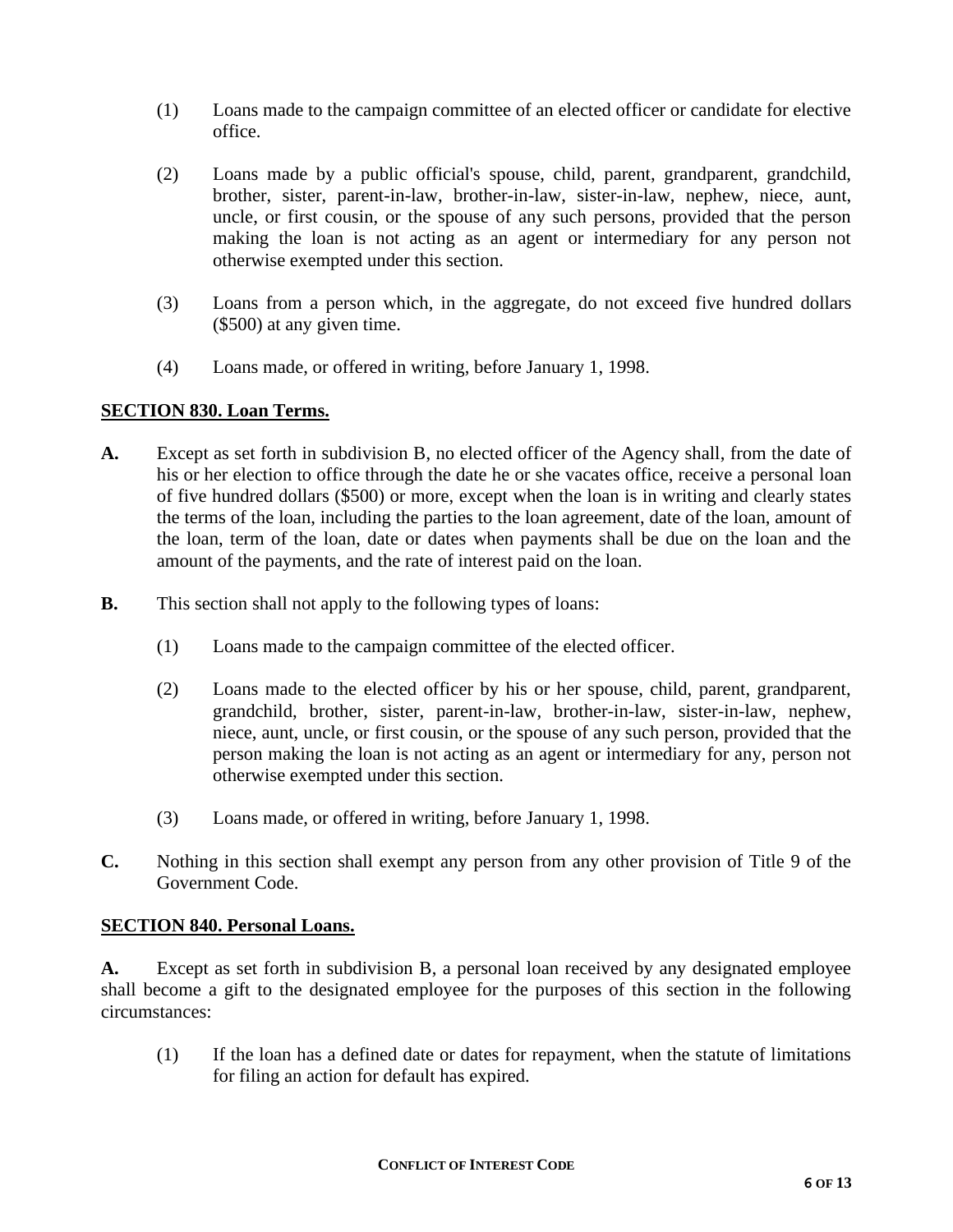- (2) If the loan has no defined date or dates for repayment, when one year has elapsed from the later of the following:
	- i. The date the loan was made.
	- ii. The date the last payment of one hundred dollars (\$100) or more was made on the loan.
	- iii. The date upon which the debtor has made payments on the loan aggregating to less than two hundred fifty dollars (\$250) during the previous 12 months.
- **B.** This section shall not apply to the following types of loans:
	- (1) A loan made to the campaign committee of an elected officer or a candidate for elective office.
	- (2) A loan that would otherwise not be a gift as defined in this title.
	- (3) A loan that would otherwise be a gift as set forth under subdivision (A), but on which the creditor has taken reasonable action to collect the balance due.
	- (4) A loan that would otherwise be a gift as set forth under subdivision (A), but on which the creditor, based on reasonable business considerations, has not undertaken collection action. Except in a criminal action, a creditor who claims that a loan is not a gift on the basis of this paragraph has the burden of proving that the decision for not taking collection action was based on reasonable business considerations.
	- (5) A loan made to a debtor who has filed for bankruptcy and the loan is ultimately discharged in bankruptcy.
- **C.** Nothing in this section shall exempt any person from any other provisions of Title 9 of the Government Code.

#### **SECTION 900. Disqualification.**

No designated employee shall make, participate in making, or in any way attempt to use his or her official position to influence the making of any governmental decision which he or she knows or has reason to know will have a reasonably foreseeable material financial effect, distinguishable from its effect on the public generally, on the official or, a member of his or her immediate family or on:

- **A.** Any business entity in which the designated employee has a direct or indirect investment worth two thousand dollars (\$2,000) or more;
- **B.** Any real property in which the designated employee has a direct or indirect interest worth two thousand dollars (\$2,000) or more;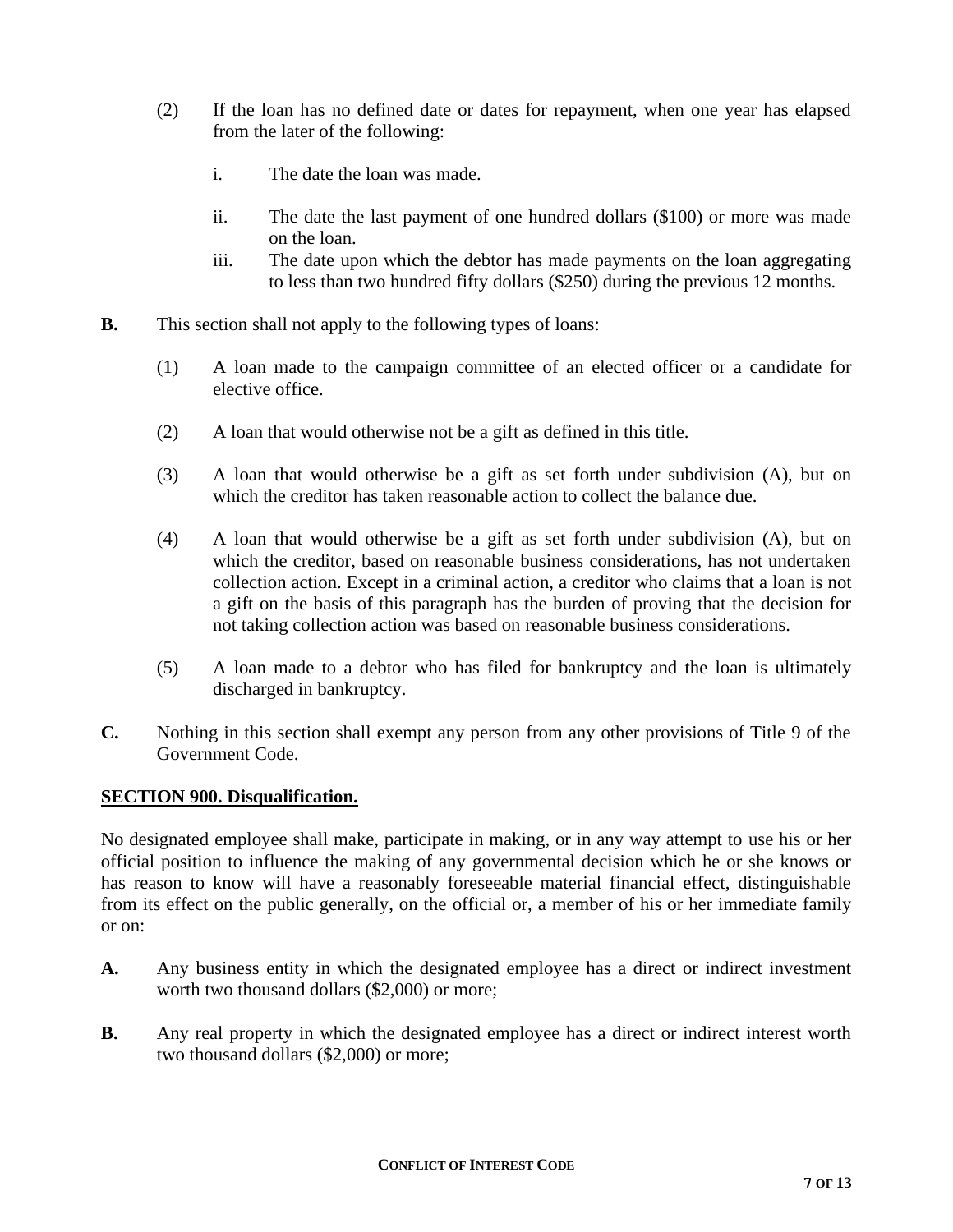- **C.** Any source of income, other than gifts and other than loans by a commercial lending institution in the regular course of business on terms available to the public without regard to official status, aggregating five hundred dollars (\$500) or more in value provided to, received by or promised to the designated employee within 12 months prior to the time when the decision is made;
- **D.** Any business entity in which the designated employee is a director, officer, partner, trustee, employee, or holds any position of management; or
- **E.** Any donor of, or any intermediary or agent for a donor of, a gift or gifts aggregating \$500 or more provided to, received by, or promised to the designated employee within 12 months prior to the time when the decision is made.

## **SECTION 930. Legally Required Participation.**

No designated employee shall be prevented from making or participating in the making of any decision to the extent his or her participation is legally required for the decision to be made. The fact that the vote of a designated employee who is on a voting body is needed to break a tie does not make his or her participation legally required for purposes of this section.

## **SECTION 950. Disqualification of State Officers and Employees.**

In addition to the general disqualification provisions of Section 900, no state administrative official shall make, participate in making, or use his or her official position to influence any governmental decision directly relating to any contract where the state administrative official knows or has reason to know that any party to the contract is a person with whom the state administrative official, or any member of his or her immediate family has, within 12 months prior to the time when the official action is to be taken:

- **A.** Engaged in a business transaction or transactions on terms not available to members of the public, regarding any investment or interest in real property; or
- **B.** Engaged in a business transaction or transactions on terms not available to members of the public regarding the rendering of goods or services totaling in value one thousand dollars (\$1,000) or more.

## **SECTION 1000. Disclosure of Disqualifying Interest.**

When a designated employee determines that he or she should not make a governmental decision because he or she has a disqualifying interest in it, the determination not to act may be accompanied by disclosure of the disqualifying interest.

#### **SECTION 1100. Assistance of the Commission and Counsel.**

Any designated employee who is unsure of his or her duties under this Code may request assistance from the Fair Political Practices Commission pursuant to Government Code Section 83114 and Sections 18329 and 18329.5 of the Regulations or from the attorney for his or her Agency, provided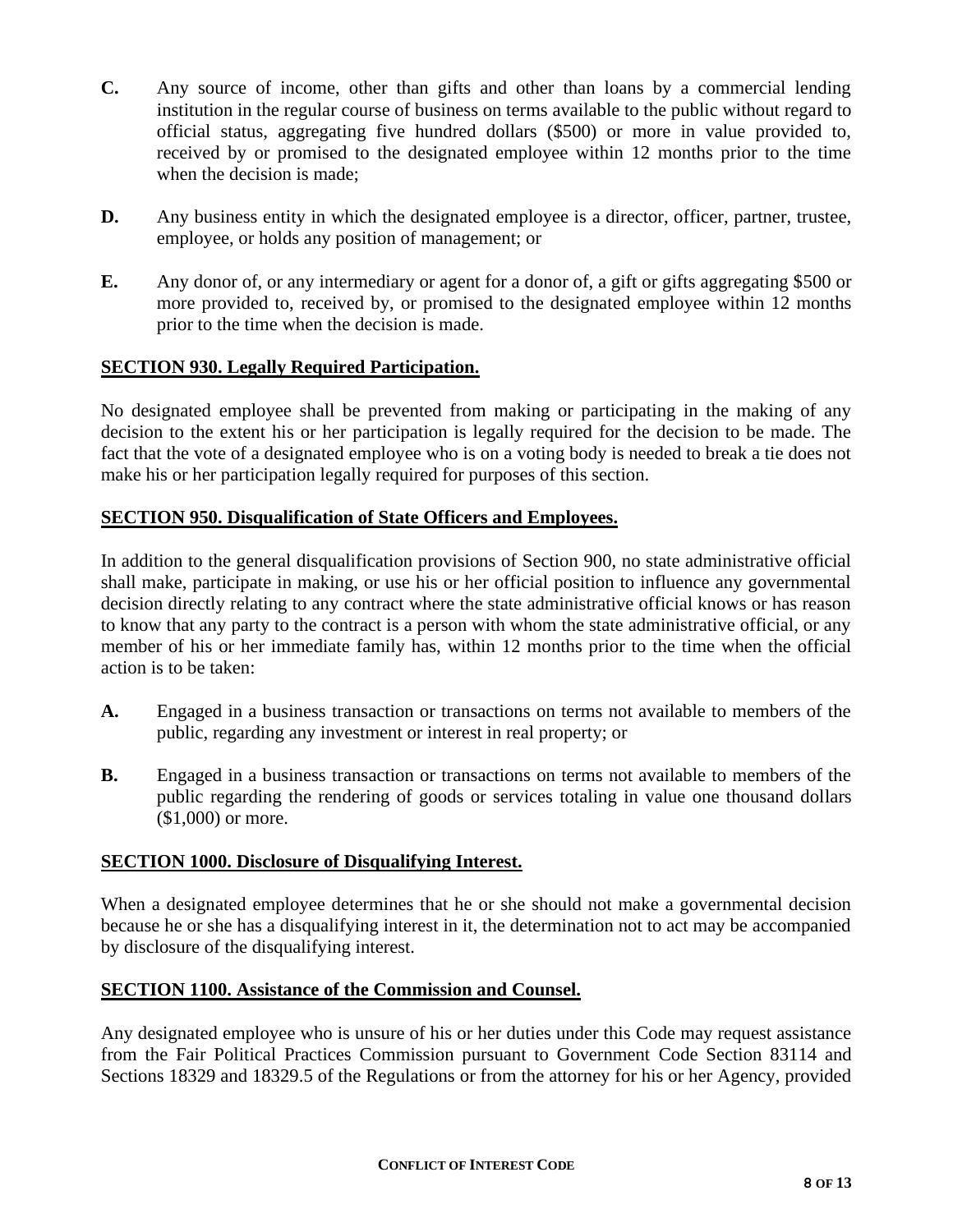that nothing in this section requires the attorney for the Agency to issue any formal or informal opinion.

#### **SECTION 1200. Violations.**

This Code has the force and effect of law. Designated employees violating any provision of this Code are subject to the administrative, criminal and civil sanctions provided in the Act, Government Code Sections 81000-91014. In addition, a decision in relation to which a violation of the disqualification provisions of this Code or of Government Code Section 87100 or 87450 has occurred may be set aside as void pursuant to Government Code Section 91003.

- (1) Designated employees who are required to file statements of economic interests under any other agency's conflict of interest code, or under article 2 for a different jurisdiction, may expand their statement of economic interests to cover reportable interests in both jurisdictions, and file copies of this expanded statement with both entities in lieu of filing separate and distinct statements, provided that each copy of such expanded statement filed in place of an original is signed and verified by the designated employee as if it were an original. See Government Code Section 81004.
- (2) See Government Code Section 81010 and Section 18115 of the Regulations for the duties of filing officers and persons in agencies who make and retain copies of statements and forward the originals to the filing officer.
- (3) For the purpose of disclosure only (not disqualification), an interest in real property does not include the principal residence of the filer.
- (4) Investments and interests in real property which have a fair market value of less than \$2,000 are not investments and interests in real property within the meaning of the Act. However, investments or interests in real property of an individual include those held by the individual's spouse and dependent children as well as a pro rata share of any investment or interest in real property of any business entity or trust in which the individual, spouse and dependent children own, in the aggregate, a direct, indirect or beneficial interest of 10 percent or greater.
- (5) A designated employee's income includes his or her community property interest in the income of his or her spouse but does not include salary or reimbursement for expenses received from a state, local or federal government agency.
- (6) Income of a business entity is reportable if the direct, indirect or beneficial interest of the filer and the filer's spouse in the business entity aggregates a 10 percent or greater interest. In addition, the disclosure of persons who are clients or customers of a business entity is required only if the clients or customers are within one of the disclosure categories of the filer.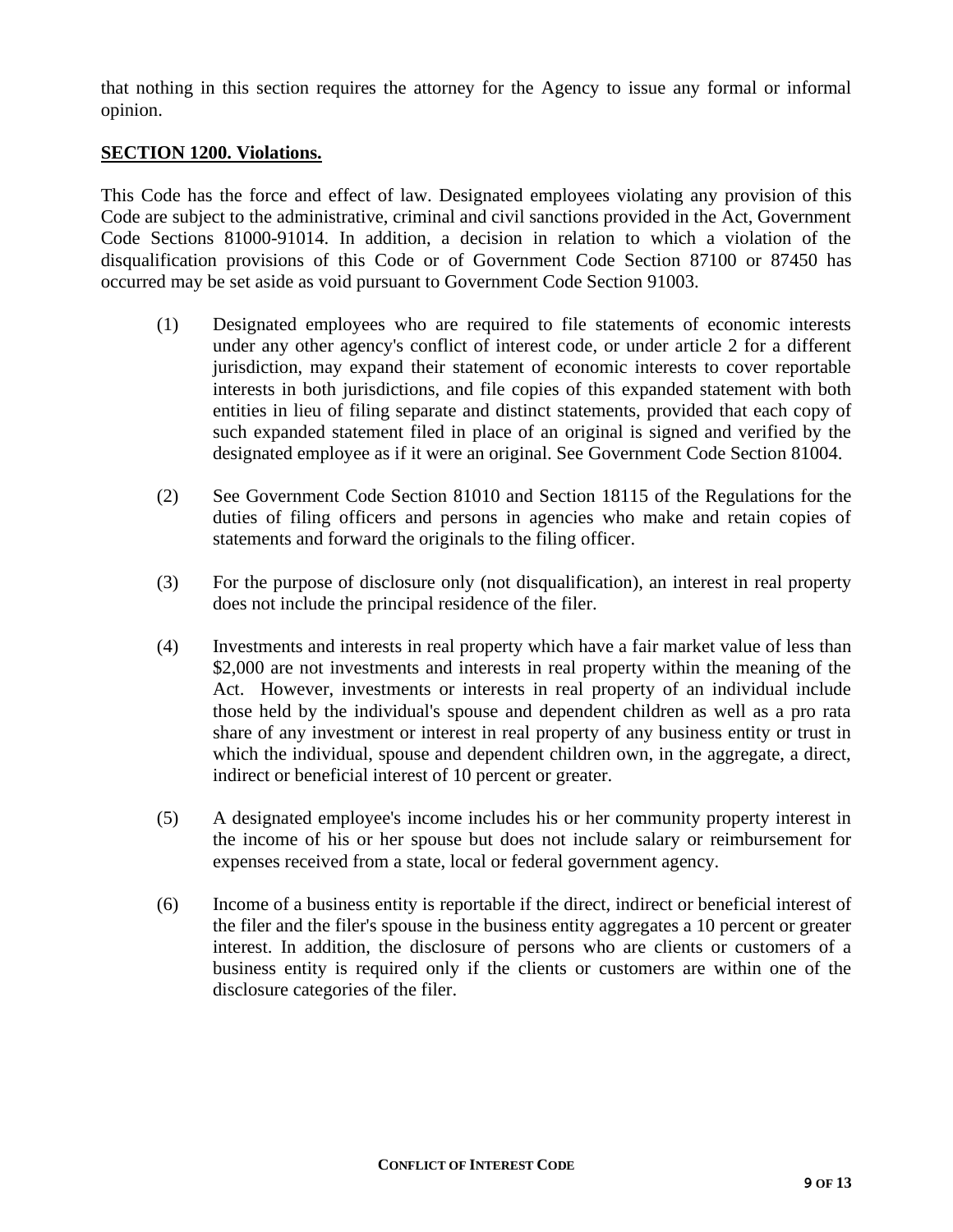## **CONFLICT OF INTEREST AND DISCLOSURE CODE**

## **Exhibit "A"**

## **CATEGORY 1**

Persons in this category shall disclose all interest in real property within the jurisdiction. Real property shall be deemed to be within the jurisdiction if the property or any part of it is located within or not more than two miles outside the boundaries of the jurisdiction or within two miles of any land owned or used by the Agency.

## **CATEGORY 2**

Persons in this category shall disclose all investments and business positions.

The Act defines investment as follows:

"Investment" means any financial interest in or security issued by a business entity, including, but not limited to, common stock, preferred stock, rights, warrants, options, debt instruments, and any partnership or other ownership interest owned directly, indirectly, or beneficially by the public official, or other filer, or his or her immediate family, if the business entity or any parent, subsidiary, or otherwise related business entity has an interest in real property in the jurisdiction, or does business or plans to do business in the jurisdiction, or has done business within the jurisdiction at any time during the two years prior to the time any statement or other action is required under this title. An asset shall not be deemed an investment unless its fair market value equals or exceeds two thousand dollars (\$2,000). The term "investment" does not include a time or demand deposit in a financial institution, shares in a credit union, any insurance policy, interest in a diversified mutual fund registered with the Securities and Exchange Commission under the Investment Company Act of 1940 or in a common trust fund created pursuant to Section 1564 of the Financial Code, interest in a government defined-benefit pension plan, or any bond or other debt instrument issued by any government or government agency. Investments of an individual includes a pro rata share of investments of any business entity, mutual fund, or trust in which the individual or immediate family owns, directly, indirectly, or beneficially, a 10-percent interest or greater.

According to the Act, a business position is a position of director, officer, partner, trustee, employee, or any position of management in any organization or enterprise operated for profit, including but not limited to a proprietorship, partnership, firm, business trust, joint venture, syndicate, corporation or association.

## **CATEGORY 3**

Persons in this category shall disclose all income as defined in Government Code Section 82030.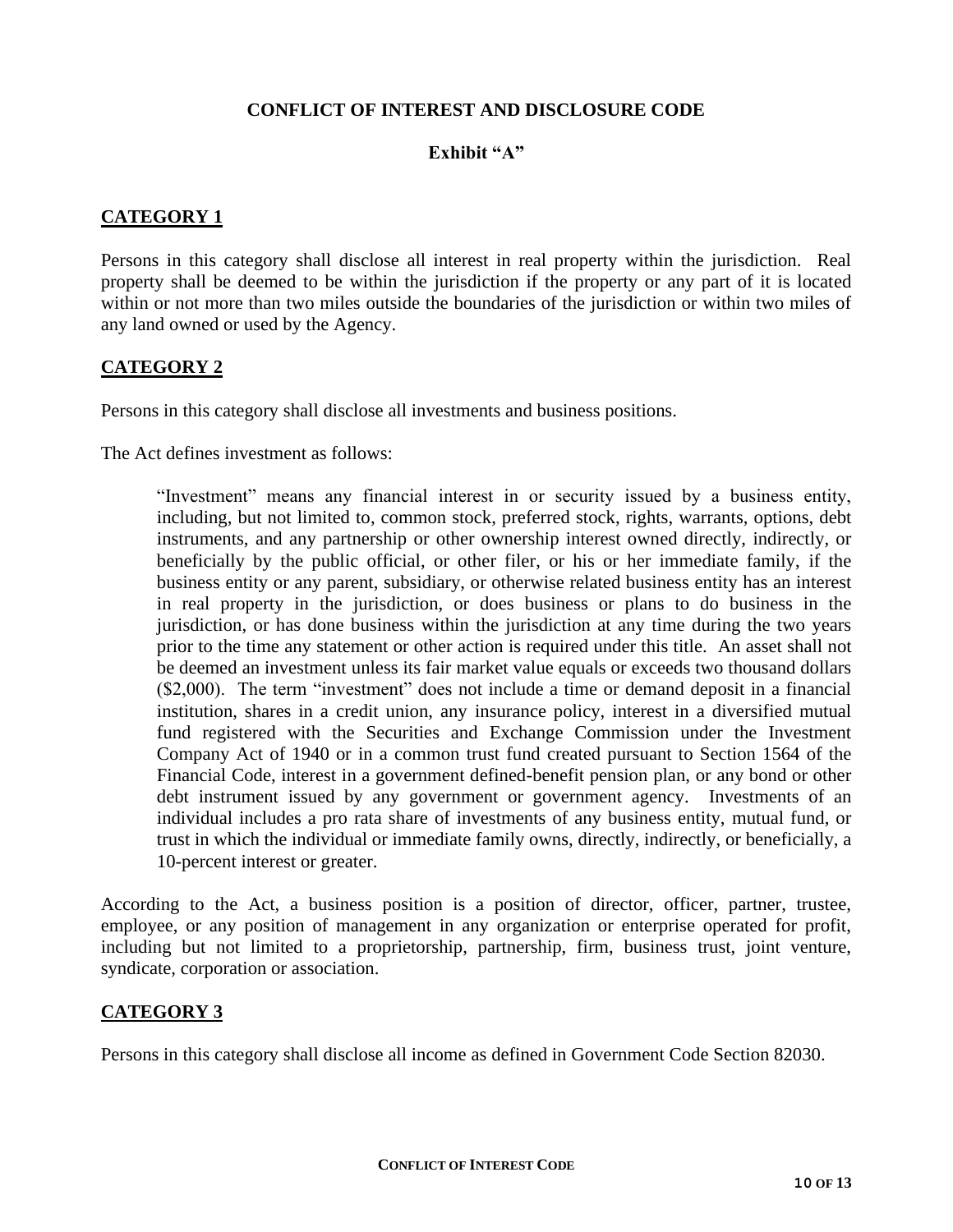# **CATEGORY 4**

Persons in this category shall disclose all business positions, investments in, or income (including gifts and loans) received from business entities that manufacture, provide or sell service and/or supplies of a type utilized by the Agency and associated with the job assignment of designated positions assigned to this disclosure category.

## **CATEGORY 5**

Consultants who are not employed as full-time staff members of the Agency shall nonetheless be included as a designated employee and subject to the disclosure requirements herein. However, those consultants whose positions are marked with an asterisk (\*) in Exhibit "B" of this Code, or any other consultants which may be hired, may not be required to fully comply with the disclosure requirements herein where the range of duties which they are hired to perform is limited in scope. Such determination shall be made in writing by the General Manager of the Agency and shall include a description of the consultant's duties and, based upon that description, a statement of the extent of the consultant's disclosure requirements, if any. This determination is a public record and shall be retained for public inspection in the same manner and location as this Code.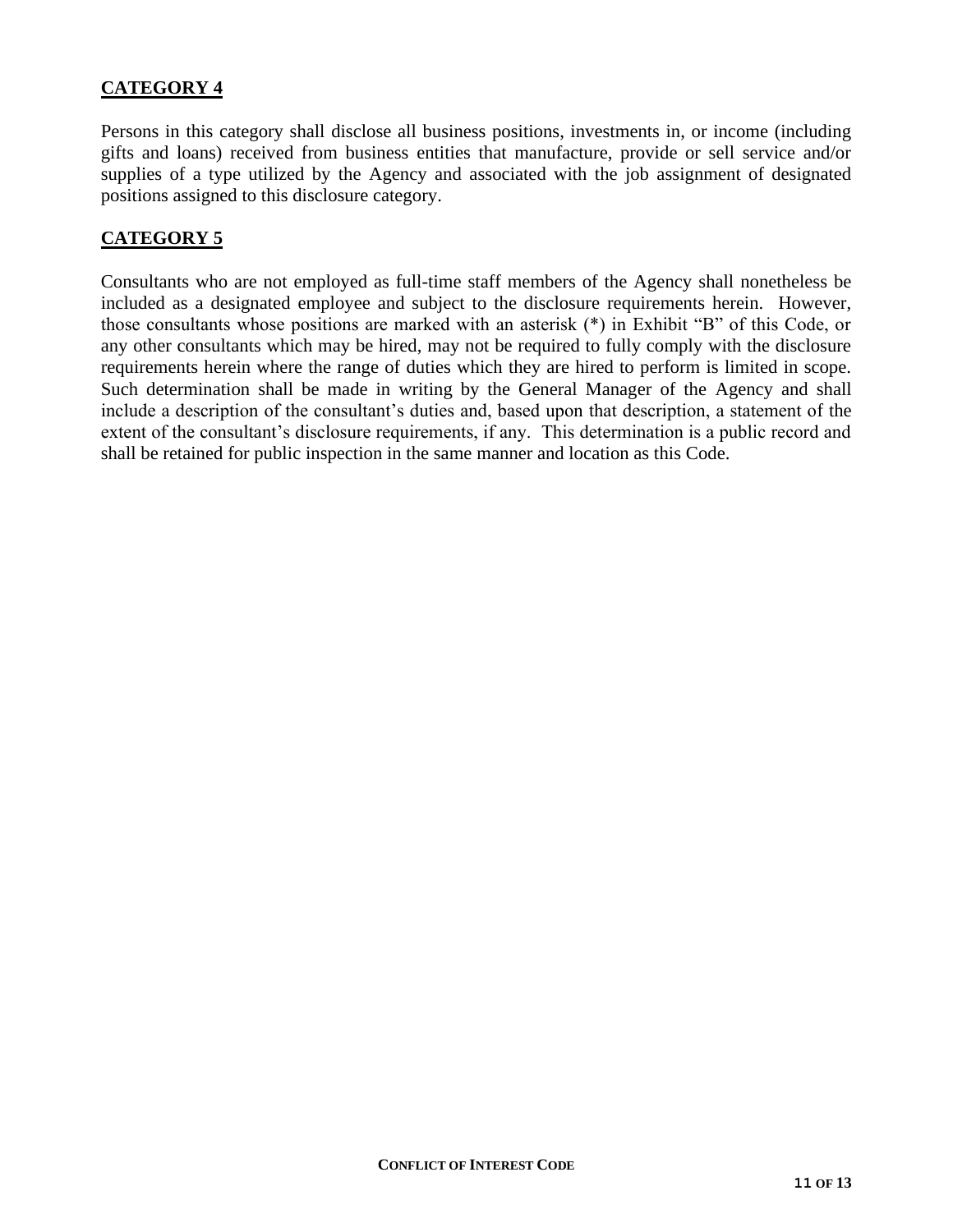## **CONFLICT OF INTEREST AND DISCLOSURE CODE**

# **Exhibit "B"**

## **DESIGNATED POSITIONS** DISCLOSURE CATEGORIES

| 1.  | Director                                              | $1-4$ |
|-----|-------------------------------------------------------|-------|
| 2.  | <b>General Manager</b>                                | $1-4$ |
| 3.  | <b>Assistant General Manager</b>                      | $1-4$ |
| 4.  | <b>Chief Financial Officer</b>                        | $1-4$ |
| 5.  | Director of Basin Management/Resource Planning        | $1-4$ |
| 6.  | Director of Engineering                               | $1-4$ |
| 7.  | Director of Community Outreach and Cultural Relations | $1-4$ |
| 8.  | Director/Superintendent of Operations                 | $1-4$ |
| 9.  | Controller                                            | $1-4$ |
| 10. | <b>Information Systems Manager</b>                    | $1-4$ |
| 11. | Watermaster Services Manager                          | $1-4$ |
| 12. | <b>Imported Water and Engineering Manager</b>         | $1-4$ |
| 13. | Water Resources Principal Hydrogeologist              | $1-4$ |
| 14. | Senior Project Manager/Engineering Controller         | $1-4$ |
| 15. | <b>Accounting Manager</b>                             | $1-4$ |
| 16. | <b>Finance Manager</b>                                | $1-4$ |
| 17. | Human Resources Manager                               | $1-4$ |
| 18. | Senior Hydrogeologist/Engineer                        | $1-4$ |
| 19. | Senior Engineer                                       | $1-4$ |
| 20. | <b>Water Conservation and Forecast Manager</b>        | $1-4$ |
| 21. | <b>Executive Assistant</b>                            | $1-4$ |